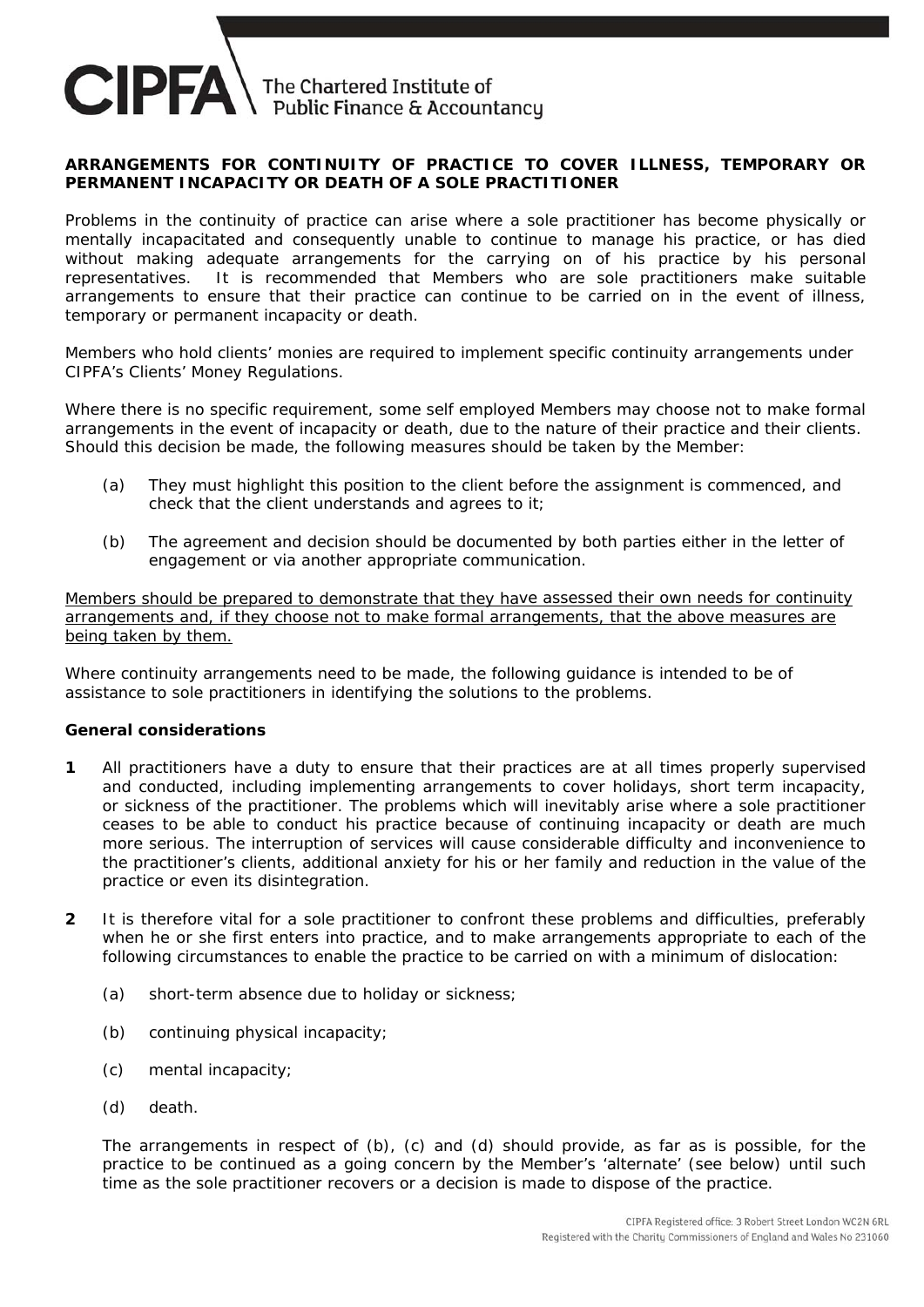**3** The arrangements may be made with another sole practitioner or with a firm having regard to any specific legal measures that may apply to particular kinds of work, such as audit.

It is recommended that all continuity arrangements are evidenced in writing. It is advisable for Members to seek legal advice as to the matters that must be dealt with by any continuity agreement. The following are matters which could be included (but the list is not definitive):

- the nature of the legal relationship between the Member and his 'alternate';
- the circumstances which will cause the management arrangement under the continuity agreement to commence operating;
- a statement of the maximum duration of the management of the practice under the continuity agreement;
- provisions for the review of the arrangements should circumstances warrant an extension of time;
- the alternate's obligations;
- the alternate's powers relating to such matters as the administration of the practice, engagement and dismissal of staff and operating bank accounts;
- the letter to be sent to clients in the event of the Member's death or incapacity.

Members are recommended to make a will and appoint executors who will be able to administer the estate. It may be advantageous if one of the executors is professionally qualified. Executors of an estate can act at once to protect a practice whereas if a Member should die intestate, his administrators will have no authority to act until they have obtained a grant of letters of administration. The resulting delay may lead to the Member's affairs and those of his clients not being properly controlled and managed. Members are also recommended to inform their executor(s) and family of the existence and purpose of their continuity agreement and the location of the agreement. This means that, in the event of a Member's death, the family/personal representatives will be able to locate the document and identify the wishes of the Member with respect to his practice.

## **Legal considerations in respect of audit work**

**4** *This guidance sets out the Institute's understanding of the legal issues, but Members should always seek professional legal advice for specific assignments.* An Audit appointment is of a firm (in the case of a sole practitioner an individual) by the audited body. As such it would be contrary to the body's intention if some other party whom it had not appointed were to sign an audit report. However, it may be possible for an alternate to conclude an audit report where the sole-practitioner has become physically (but not mentally) ill, and has completed the audit work save for the final review and signing of the audit report. It may be possible for an alternate who had been properly appointed by a power of attorney (see below) if satisfied with the audit work, to carry out the final review and sign the report on the authority of the practitioner. Temporary incapacity, mental or physical, would not necessarily determine the appointment.

When a sole practitioner auditor dies, a casual vacancy arises and there is no facility for an alternate, even if properly appointed as a special executor under the practitioner's will (see below), to sign the audit report.